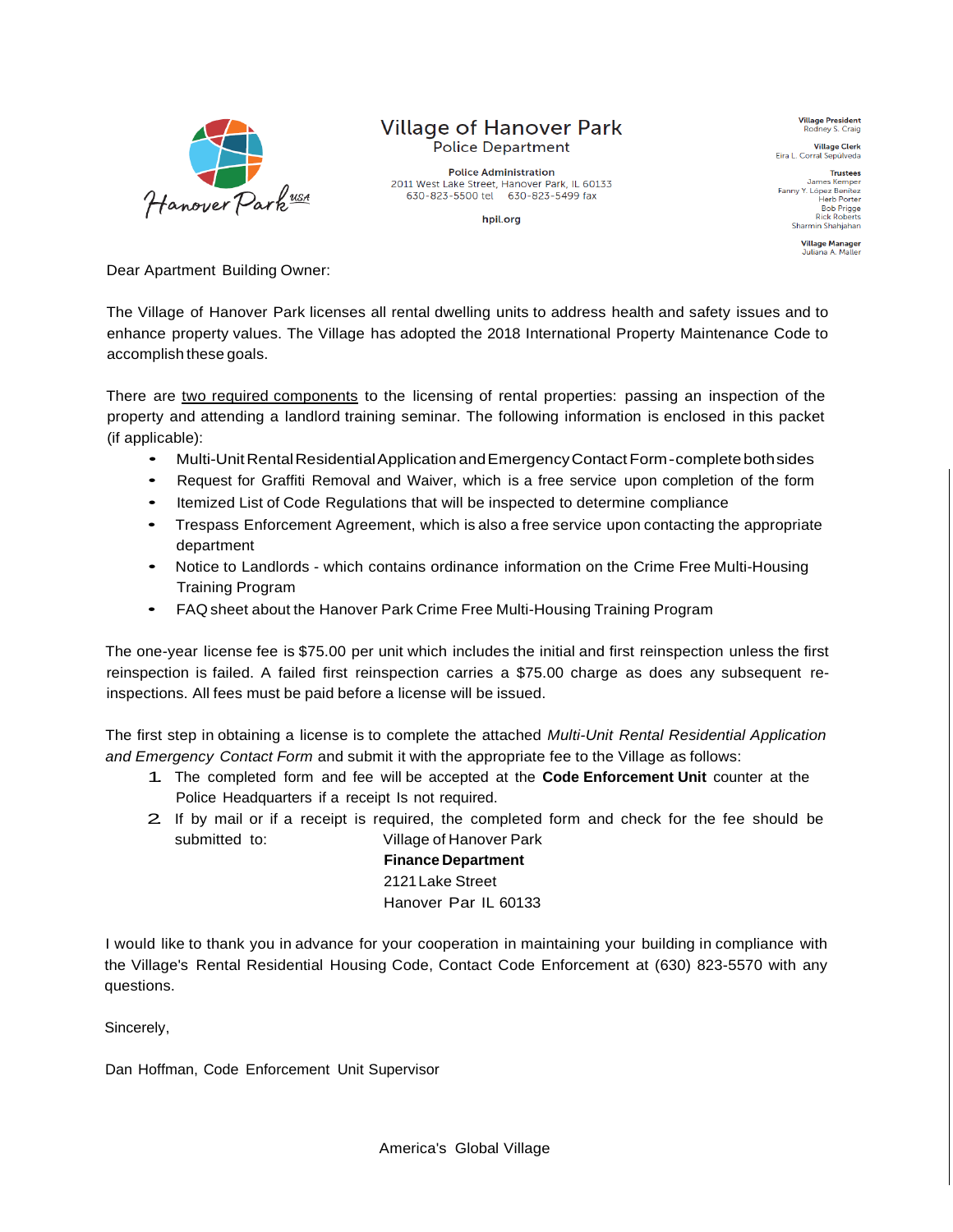

# **Multi-unit Rental Residential Application**

 $**$ Address of Building: \*\*Number of Apartments in each building: **Legal Owners Information** \*Name: \*Address: (NO P.O. Box #'s) City, State, Zip Code: Cell Phone Number: Work Phone Number: Home Phone Number: Email Address: Note: If in land trust, list name and address of each beneficiary on a separate piece of paper.

| <b>Manager's Information</b> |
|------------------------------|
| Name:                        |
| Address: (No P.O. Box #'s)   |
| City, State, Zip Code:       |
| <b>Cell Phone Number:</b>    |
| <b>Work Phone Number:</b>    |
| Home Phone Number:           |
| <b>Email Address:</b>        |

- **If the Owner is not a Hanover Park resident, the Manager is also authorized to accept service for all purposes.**
- **In case of emergency, indicate order to be contacted (1st, 2nd, 3rd, 4th)**

| Owner                             | Manager | <b>Emergency Contact A</b> | <b>Emergency Contact B</b> |  |  |
|-----------------------------------|---------|----------------------------|----------------------------|--|--|
| <b>Emergency Contact A: Name:</b> |         |                            |                            |  |  |
| Address:                          |         |                            |                            |  |  |
| City, State, Zip Code:            |         |                            |                            |  |  |
| <b>Cell Phone Number:</b>         |         |                            |                            |  |  |
| Home Phone Number:                |         |                            |                            |  |  |
|                                   |         |                            |                            |  |  |

| <b>Emergency Contact B: Name:</b> |
|-----------------------------------|
| Address:                          |
| City, State, Zip Code:            |
| Cell Phone Number:                |
| Home Phone Number:                |

#### *\*\*\*Return the completed form with payment prior to the first inspection to the Village of Hanover Park Finance Dept., 2121 Lake St. Hanover Park, IL 60133.*

## *Complete and sign the reverse side of this form*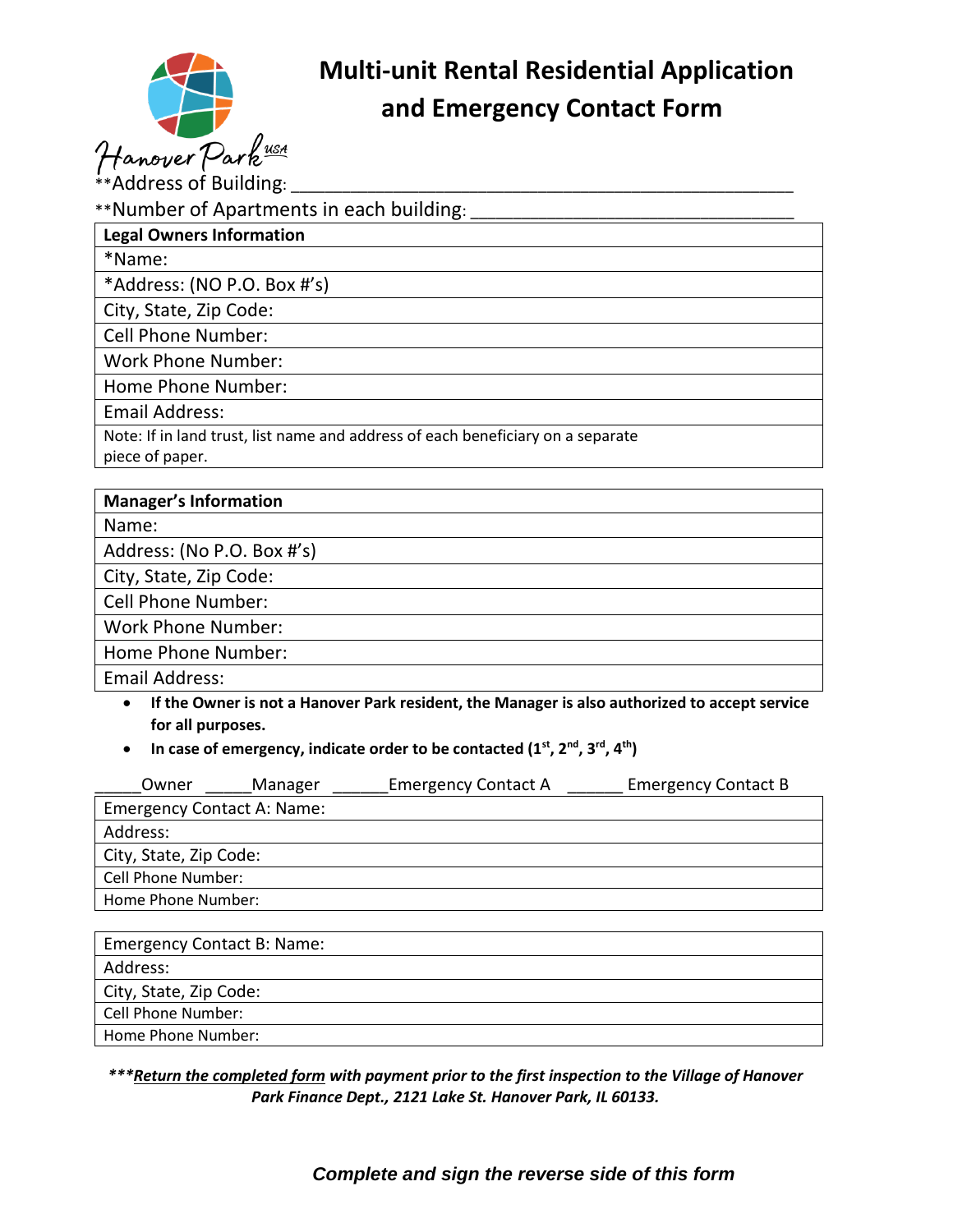#### OWNER ATTESTATION

I, the undersigned, do hereby certify under penalty of perjury that:

- 1. <sup>I</sup> have read and understand Chapter <sup>82</sup> Rental Residential Housing Codes of the Hanover Park Municipal Code. (Available at hpil.org or at the Hanover Park Village Hall.)
- 2.. Except where indicated by (\*), information on this form is not subject to public release pursuant to the Freedom of Information Act.
- 3. Rental Residential Inspection Fees. Your license is not valid until all fees are paid.
	- A. \$75 per unit for a one-year license. This includes the first inspection and the second inspection as long as that dwelling passes on the second inspection.
	- B. \$75 for a failed second inspection, payable within 30 days.
	- C. \$75 for a third or subsequent inspection, payable prior to the inspection.
	- D. \$25 will be charged with interest at 6% for failing to pay any inspection fee within 30 days of that inspection.
	- E. \$50 will be charged for failure to attend an inspection or for canceling a scheduled inspection with less than 24 hours-notice, payable prior to the issuance of the license. One rescheduling is allowed each license year if 24 hours-notice is given.
- 4. Name, address and telephone number of any alarm system company servicing this property:

- 5. As provided by Village Ordinance, service by regular mail upon the Owner at the address stated in this Application will be sufficient service for all purposes.
- 6. The information in this Application is true and correct.

Owner Signature Date

Print Name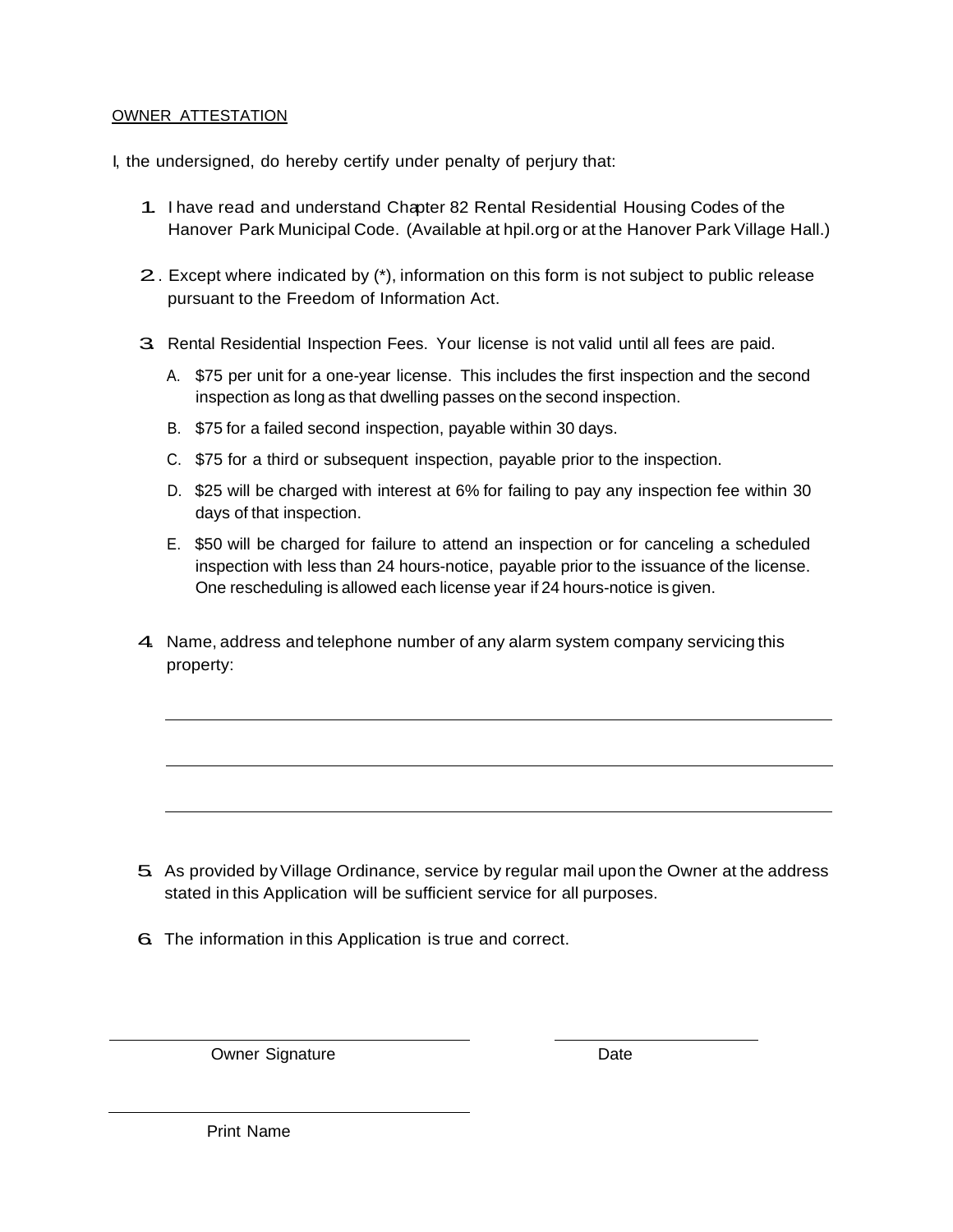## Village of Hanover Park Graffiti Removal Program Request for Graffiti Removal and Waiver, Release and Indemnification of All Claims

PLEASE READ THIS FORM CAREFULLY AND BE AWARE THAT IN REQUESTING THAT THE VILLAGE OF HANOVER PARK REMOVE OR CONCEAL GRAFFITI FROM THE EXTERIOR OF YOUR PROPERTY YOU WILL BE WAIVING, RELEASING AND INDEMNIFYING ALL CLAIMS AGAINST THE VILLAGE FOR ANY DAMAGE AND/OR INJURIES.

I, the undersigned, as owner or authorized agent of the owner, hereby request and authorize the Village of Hanover Park to enter upon my propely described below for the purpose of attempting to remove or conceal graffiti from the exterior of the property, in conformance with the Village's Graffiti Removal Program.

I recognize and acknowledge that there are certain risks in the removal or concealment of graffiti from my property and I agree to assume the full risk of any injuries or loss I may sustain as a result and thereby waive and relinquish all claims I may have against the Village of Hanover Park, its officers, agents and employees related to the removal or concealment of graffiti.

I further understand that: (1) the removal will be performed as determined by the Village and may be in blocks, patches and strips and that the removal area may not match precisely the color on the remainder of the property; (2) some residue of the existing graffiti may remain or the removal process may require additional action by the undersigned to come into compliance with Village ordinances.

I further agree to save, indemnify and hold harmless and defend the Village of Hanover Park, its officers, agents and employees from any and all claims and liability for all injuries including death, damages and losses caused by or arising out of, connected with, or in any way associated with the removal or concealment of graffiti from the prope  $\mathbf{I}$  by the Village of Hanover Park, its officers, agents or employees whether or not said loss, damage, injury or death is caused by or arises out of the negligence in whole or part of the Village, its officers, agents or employees.

#### I HAVE READ AND FULLY UNDERSTAND THE ABOVE WAIVER, RELEASE AND INDEMNIFICATION OF ALL CLAIMS

| Name:    | Signature:<br>(Authorized Agent or Owner) | This authorization shall be active for period of<br>one year from the date of signature, however,<br>the authorized agent or owner must contact the<br>Village (phone $# 630-823-5700$ ) and report each |  |
|----------|-------------------------------------------|----------------------------------------------------------------------------------------------------------------------------------------------------------------------------------------------------------|--|
| Address: |                                           | occurrence.<br>FOR SERVICE AT:                                                                                                                                                                           |  |
|          | Telephone No.                             |                                                                                                                                                                                                          |  |
|          | Date: $\qquad \qquad \qquad$              |                                                                                                                                                                                                          |  |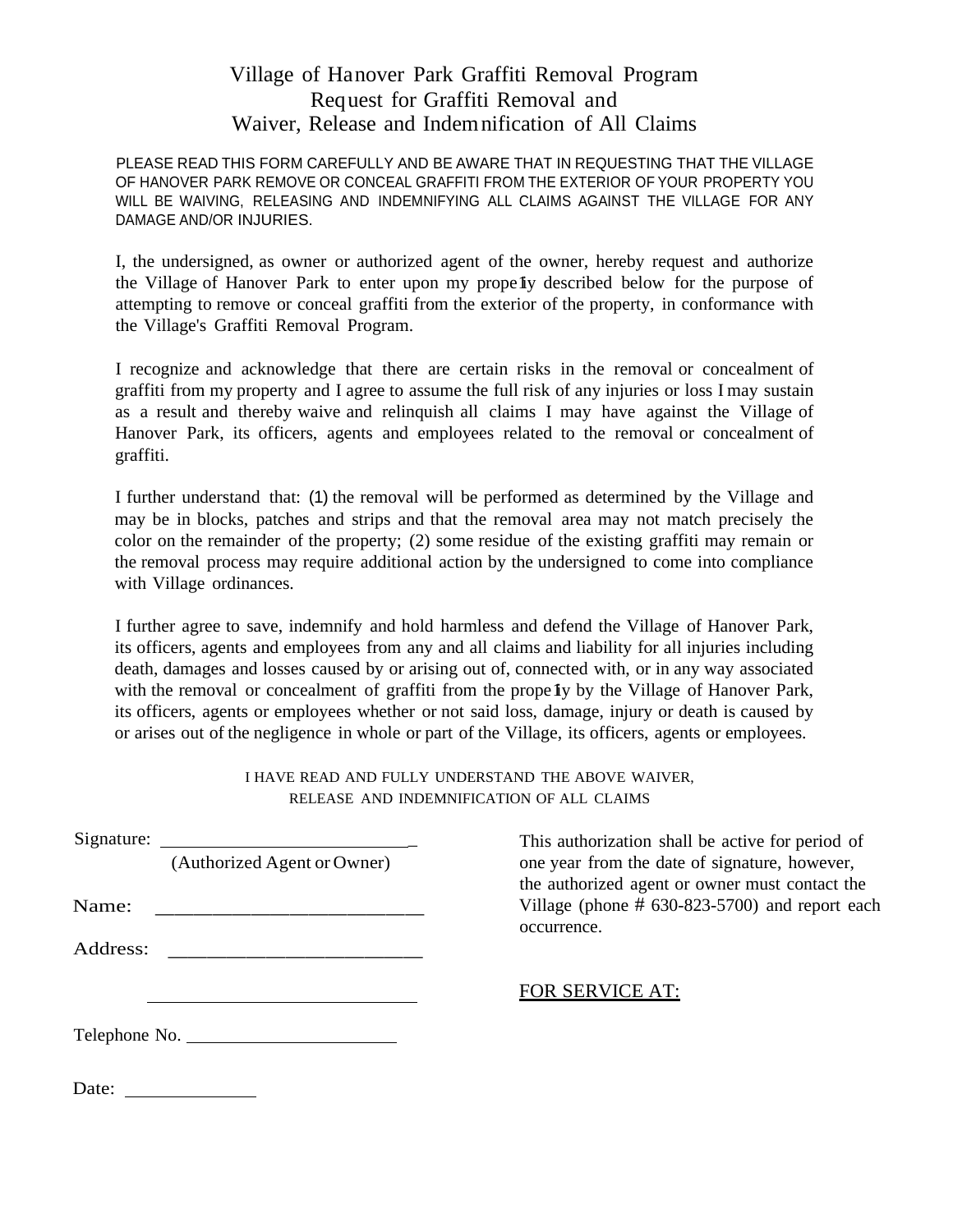The following is a list of code violations frequently cited last year. This list is not a comprehensive list of every code regulation in the Village's Property Maintenance Code, but is included to provide you with some of the specific code regulations that Code Enforcement Officers will be inspecting to determine compliance.

*Questions on any specific code issue should be directed to your* Code Enforcement Officer

## *Inspections will include but are not limited to:*

- Operational smoke and carbon monoxide detectors required per code.
- Apartment number near or on apartment door.
- Rodent and insect infestation.
- Floors and walls must be clean, sanitary with no peeling paint, cracks or decayed wood.
- Windows with no cracked glass, easily operable and held open with window hardware.
- Screens required at all times for windows that can be used for ventilation.
- Door hinges, handles and locks must properly work and be secure. All doors must be in sound condition, good repair, and weather tight. Also, all apartment entrance and exit doors are required to have a dead bolt.
- Plumbing fixtures should have no obstructions, leaks or defects and be securely fastened and properly caulked. Toilet seats required and must be in good repair.
- Emergency lights in operable condition.
- Exit signs where required are the proper size, color and illuminated at all times. 11. Fuse boxes - breaker panels are not to have open slots and properly labeled.
- Electrical outlets and switches properly grounded, not loose and with cover plates. GFCI outlets are required above the kitchen countertops and in all bathrooms.
- Gas stoves and ovens must have knobs in place, burners working properly and light without matches.
- Refrigerators must be in operable condition.
- 24 hour lighting in all common area hallways and stairwells.
- Decks and balconies without rotted wood and securely fastened, including railings. T. Handrails with all fasteners in place and tightly secured.
- All garbage and refuse inside an approved container and no debris on the ground.
	- Screening for garbage containers with no broken panels or posts and properly secured.
- Common area walls must be clean and properly painted.
- Common area floors must be clean with rugs shampooed, if necessary.
- Exterior wood and metal surfaces are to be maintained in good condition without peeling, flaking and chipped paint, holes, loose or rotting materials and maintained weatherproof.
- Interior carpeting must be in good repair and maintained in a clean and sanitary condition.
- Furnaces need to be cleaned and inspected by a licensed professional within the last twelve months.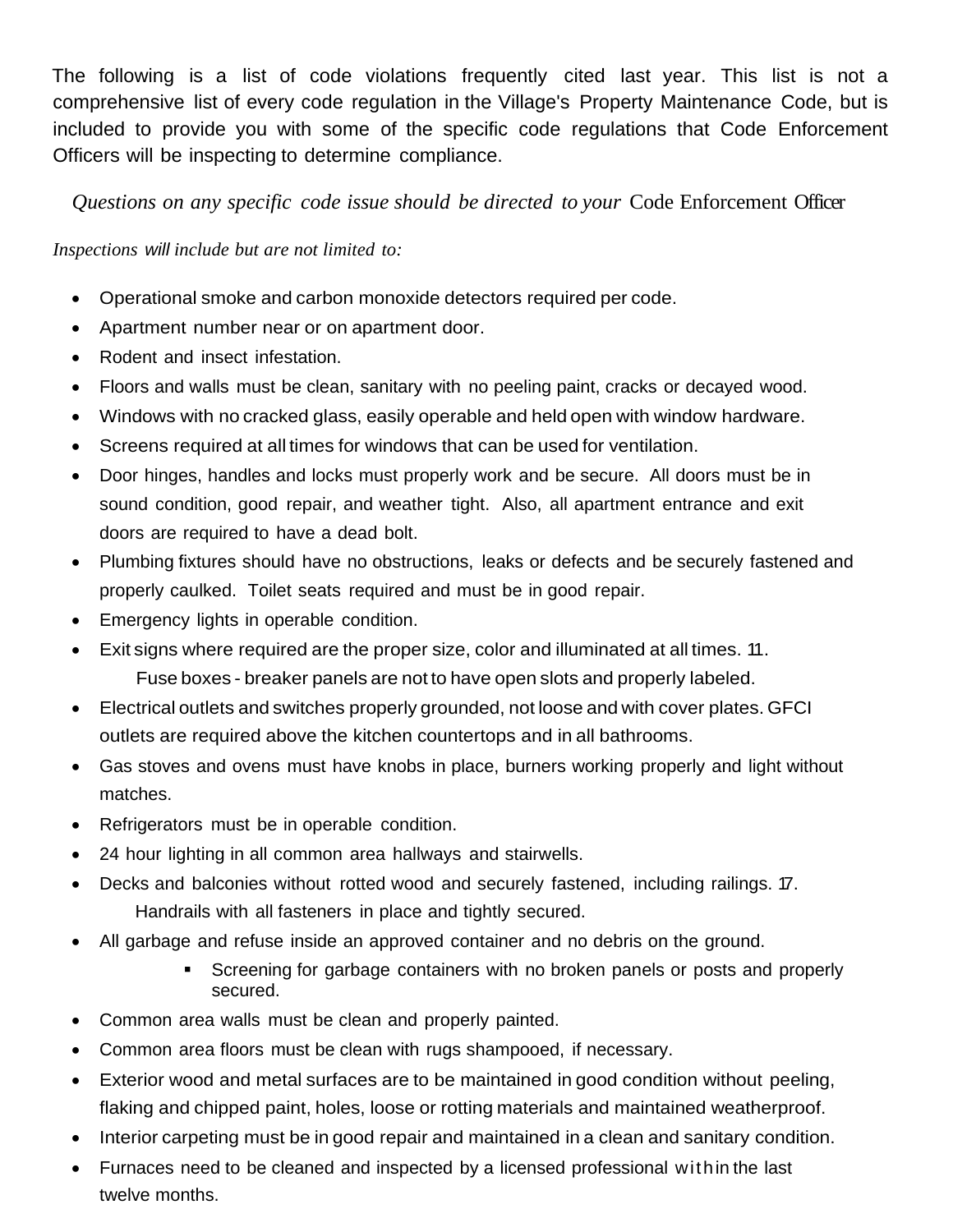# **TRESPASS ENFORCEMENT AGREEMENT HANOVER PARK POLICE DEPARTMENT**

## **Michael Menough Chief of Police**

The *Trespass Enforcement Agreement* details a program that is administered by the Hanover Park Police Department, as part of its Community Policing Program. This Trespass Program has been proven to be extremely successful in banning problematic visitors and guests from participating properties. Trespass Enforcement Agreements are viewed as an additional option to create effective and positive changes on these properties, by having the Police Department maintain a list of persons banned from them by the landlord and then enforcing the Trespass statute when these people enter upon the property.

*Trespass Enforcement Agreements* are contracts between owners, prope1ty managers and the Police Department, that allow Officers to act as agents on their behalf in signing criminal complaints against people who trespass on their' coveted prope1ties. Once the agreements are signed, they can be enforced when certain required standards are met. These standards include the posting of *No Trespassing Signs* upon the property, warning persons to stay off the property before they enter.

A *Criteria for Exclusion Notice* must also be posted conspicuously, advising people of what particular behavior can get them banned from the property. The Criteria for Exclusion must be included as part of the lease or as an addendum to it. This advises tenants what behavior will be prohibited on the part of their guests, and why people can be banned from the property.

These standards must be met before the contracts can be enforced and verification of compliance must be made by the Police Depa1tment before enforcement action can be made. A Trespass Agreement Program packet is available upon request, and includes examples of all necessary documents. The *Apartment Incident Report* will be sent to the landlord of the victim property, advising them of the location, address, the incident time and date, Police report (if generated), personal information of the individuals involved, a brief description of the incident, and a court date if applicable. Officers can sign complaints on behalf of the landlord; however the owner or property manager will have to appear in court upon notification.

A *Sample Letter of Trespass Notice Form* must be served either in person or mailed via ce1tified mail to the banned individual by the landlord. The landlord then must advise the Police Department of banning the person by sending the *Trespass Notification Form* to the Police Department informing us who has been banned, how and why they were served the notice, and what specific property the people were banned from.

The *Trespass Enforcement Agreements* are valid for two years and must be renewed at that end of that period. This program has proved to be an effective tool in the Hanover Park Police Department's fight against crime. If you are interested in participating in the program, or have questions about it, please contact the Strategic Enforcement and Prevention Unit at 630-823-5481.

Michael Menough, Chief of Police

Hanover Park Police Department, 2011 Lake Street, Hanover Park, IL 60133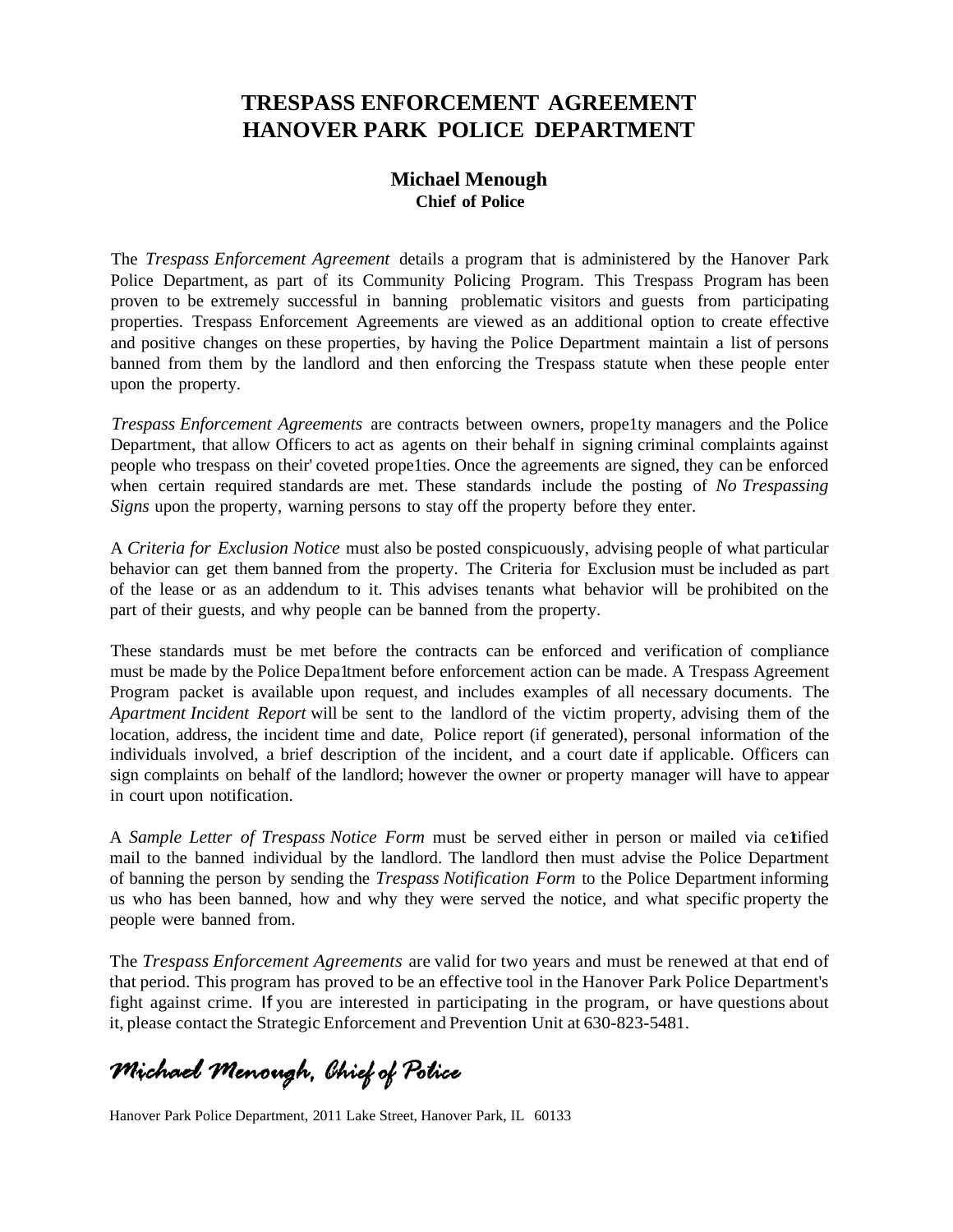# NOTICE TO LANDLORDS

On April 18th, 2013 the Village Board of Hanover Park approved the Crime Free Multi-Housing Program as part of recommended updates to the existing "Rental Residential Housing Code" ordinance (Village Ordinance #0-13-12). **Prior to obtaining or renewing a rental license, owners of rental property (or a designated property manager) must now attend a** *mandatory* **eight (8) hour educational training seminar and use a Crime Free Lease Addendum.**

The benefits of the Crime Free Multi-housing program include:

- <sup>A</sup> stable, more satisfied tenant base. Increased demand for rental units with <sup>a</sup> reputation for active management
- Lower maintenance and repair costs. Increased property values
- Improved personal safety for tenants, landlords, and managers

The free seminars will be conducted at the Hanover Park Police Headquarters and will provide landlords with information pertaining to applicant screening, eviction procedures, crime prevention, property management, and the Crime Free Multi-Housing program including the use of the Crime Free Lease Addendum. Dates and times of the seminars, as well as the ability to sign up, can be located on the Village of Hanover Park Police website [\(http://www.hpil.org/Services/Police.aspx\)](http://www.hpil.org/Services/Police.aspx)) under Crime Free Multi-Housing Program.

Landlords or rental property owners will be subject to fines and penalties if found not compliant with the new requirements.

If you have any questions, please contact Gary Fuchs, the Crime Free Multi-Housing Coordinator at 630-823-5568 or by e-mail at [gfuchs@hpil.org.](mailto:gfuchs@hpil.org)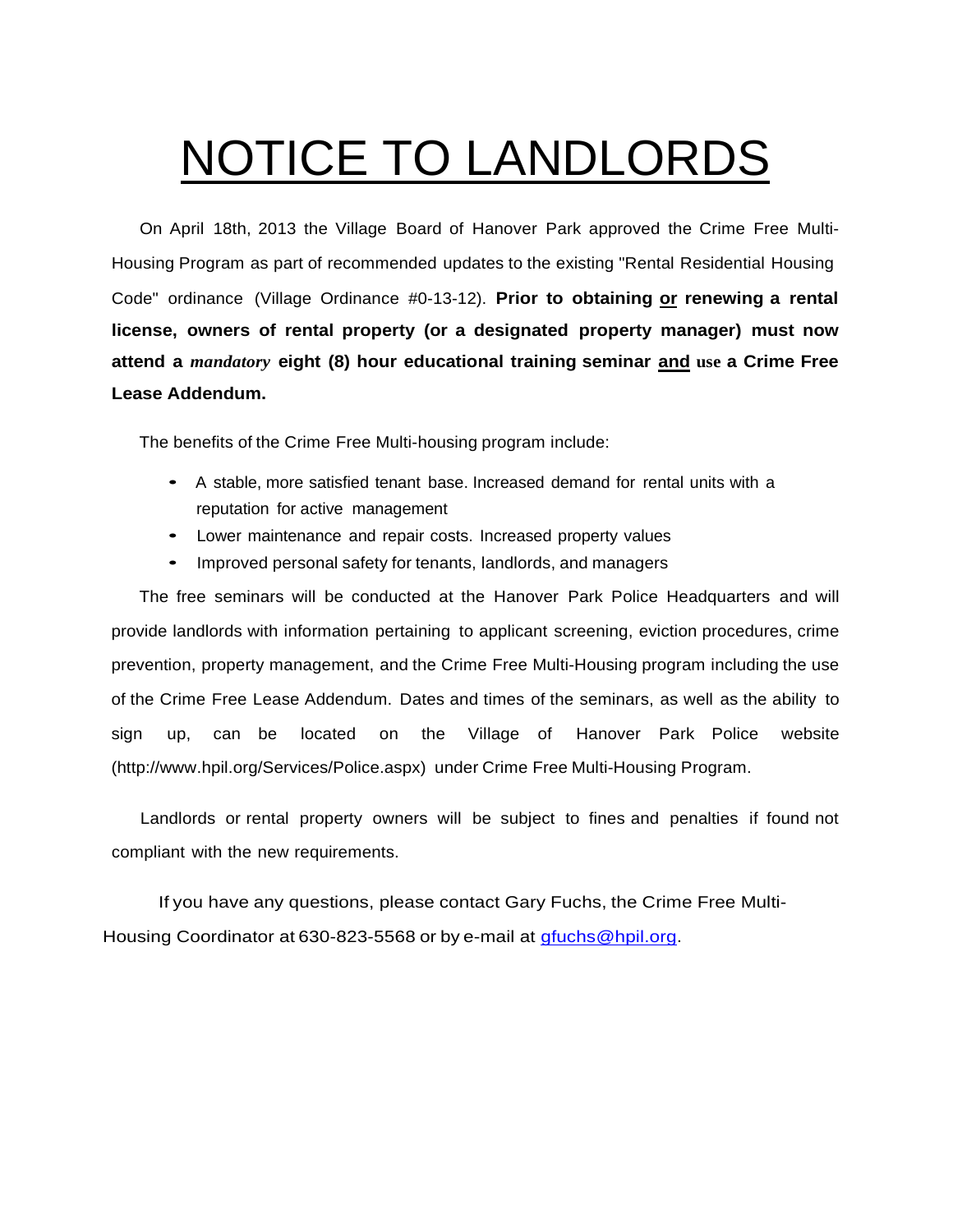



## Q: **I only have one unit, do I have to attend the training?** A: **Yes**.

Q: **Why is the seminar 8-hours and what will I learn?** A: An explanation of the Village of Hanover Park residential rental ordinance and Crime Free Lease Addendum. Crime Free Addendum samples will be available at the seminar. The Seminar addresses these topics: Background checks, Understanding Crime Prevention, C.P.T.E.D. Concepts, The Application Process, Community Rules/Leases, Active Property Management, Combating Crime Problems and dealing with Non-Compliance.

Q: **It is difficult for me to attend one whole session for 8-hours.** A: Some seminars will be split and offered over two (2) evenings.

Q: **I live out of state. Do I have to attend?** A: You will need an agent, manager or designee to attend the training; however, the owner is ultimately responsible and liable.

Q: **I own more than one unit how many seminars do I need to attend?** A: You, your agent or designee need to attend one seminar.

**Q: If I have attended a seminar in another town, will I be required to attend Hanover Park's training as well?** A: If you have attended a seminar in another town within the last year, you *may* be exempt from attending Hanover Park's seminar pending approval. You still must provide a copy of the lease addendum you will be using in Hanover Park and provide the Crime Free Coordinator with a signed letter or certificate from the police department in the town which you attended the seminar.

**Q: What is a Crime Free Lease Addendum and how do I get one?** A: A Crime Free Lease Addendum is a form that you are required by ordinance to add to your existing lease (similar to a lease rider) that prohibit residents and their guests from engaging in criminal activity. This form must be signed by your resident when they renew their lease. A copy of the lease addendum you use needs to be provided to the Crime Free Coordinator at the training seminar you will be attending or you can e-mail your addendum to [gfuchs@hpil.org](mailto:gfuchs@hpil.org) **Note:** You are required to use the crime free addendum with all your future leases.

Q: **Does the ordinance require a criminal background check for rental applicants?** A: **No**. Thorough applicant screening is recommended and discussed in the seminar, however, the ordinance does not require criminal background checks.